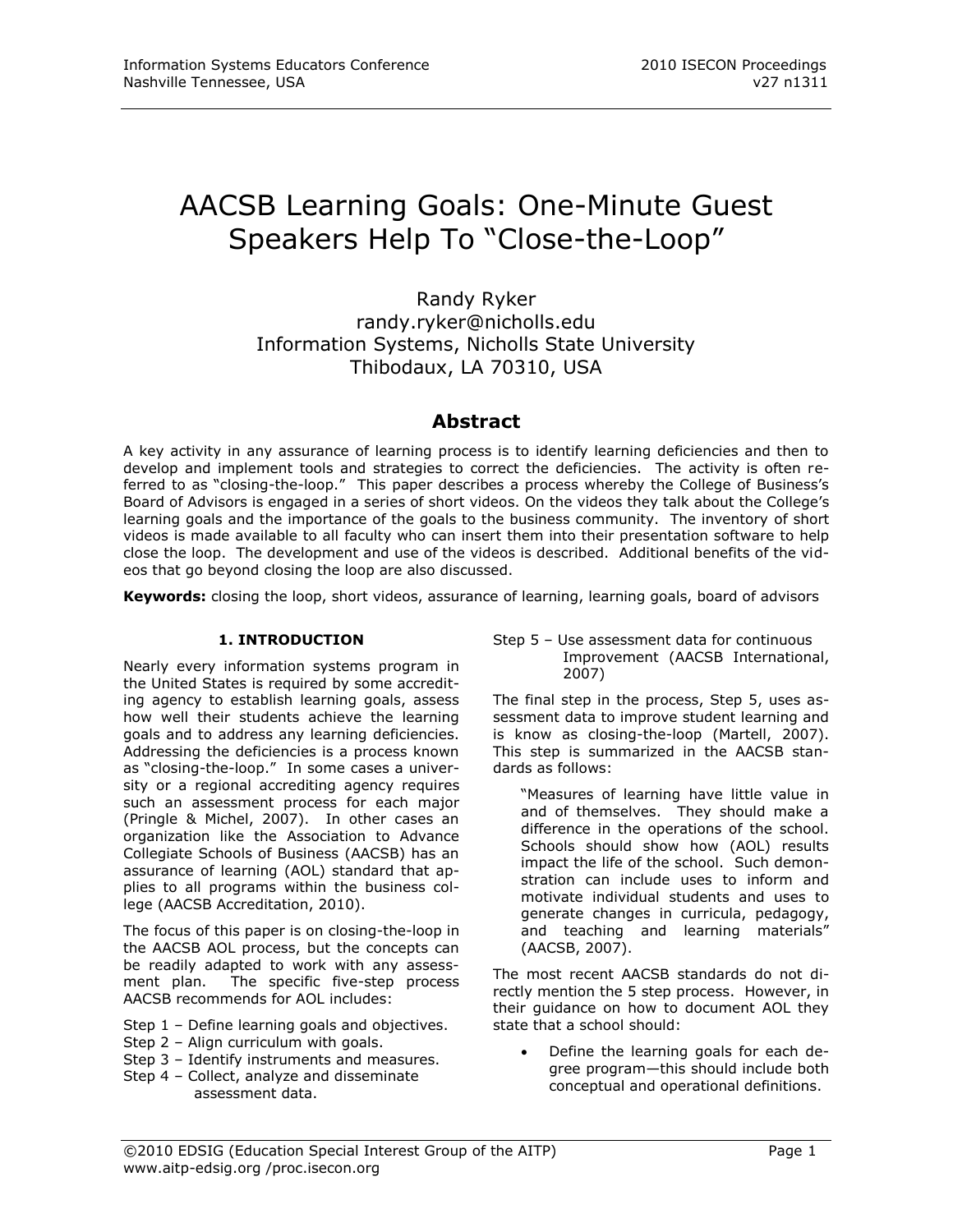Show that students meet all of the learning goals for degree programs. Or, if assessment demonstrates that learning goals are not being met, describe efforts that have been instituted to eliminate the discrepancy (AACSB Accreditation, 2010).

The last part of the guidance dealing with efforts to eliminate the discrepancies is what the Association earlier referred to as closing-theloop. For many schools, this step is the most challenging and is often where the assessment efforts fail (Gardiner et al., 2009). This step has also been found to be one of the greatest concerns about AOL for business school deans (Martell, 2007).

Given these concerns, increasing attention has been focused on efforts to close-the-loop (Abraham, 2006; Gardiner, Corbitt & Adams, 2009; Martell, 2005; Martell, 2007; Omar, Bhutta & Kalulu, 2009; Pringle & Michel, 2007; Redle & Calderon, 2005; White & McCarthy, 2007). For example, Martell (2007), identified a list of actions that can be used for closingthe-loop: (a) new pedagogical techniques, (b) new or modified courses, (c) closer coordination between courses, (d) major curriculum change, (e) faculty development, (f) increase admission requirements, (g) greater use of out-of-the classroom learning experiences (e.g. internships). More recently others have suggested: (a) remediation, (b) adding prerequisites, (c) increasing or changing specific assignments in existing courses, and (d) providing support structures (e.g. tutoring or help session) to close-the-loop (Gardiner et al., 2009). Pringle and Michel (2007) also reported colleges using: (a) the development of better learning objectives, (b) improvements to the curriculum, (c) closer coordination of multisection courses and (d) adoption of more effective teaching methods.

This paper describes the development of a new tool and strategy that faculty can use to assist them with closing-the-loop. The new tool is a set of short videos that feature members of the College's Board of Advisors talking about the importance of the College's learning goals. Each video features a board member addressing one of the learning goals and describing how the goal is relevant and important in the context of their particular business. Faculty can embed the videos in their presentation software and use the videos to reinforce their own efforts to emphasize the learning goals. In effect, the set of videos serves as an inventory of one-minute guest speakers who can help the faculty close-the-loop.

## **Background**

Participation of the business community is considered a best practice by the AACSB when defining a College's learning goals (AACSB Accreditation, 2010). External constituencies bring experiences and perspectives that enrich the discussion. Certainly members of the College's Advisory Board should be included in developing the College's learning goals. Other business leaders, including recent graduates of the College, can also offer a useful perspective on the strengths and weaknesses of programs, and when possible, their input should also be considered. This paper describes a way to extend the participation of external constituencies from simply defining learning goals into efforts to close-the-loop.

The historical use of classroom educational films can be traced from the silent era through the 1980's when film began to lose ground to digital media (Alexander, 2010). The body of research on the earlier forms of educational video may be of use to practitioners who utilize newer technologies such as DVDs and You-Tube. Although an extensive review of the early literature on the uses of educational videos is beyond the scope of this paper, a comprehensive examination of the topic can be found in a book by Wetzel, Radtke and Stern (2007). In their book they review research on a variety of issues including:

- Teaching techniques used effectively with video media;
- The combining of visual and verbal information;
- The effect of various video production techniques on learning;
- The relationship between media perceptions and learning; and
- Critical perspectives on learning from media (Wetzel et al., 2007).

The use of video to teach business concepts is certainly nothing new. Today numerous videos of national and international business leaders are available to facilitate teaching. The web site of Films for the Humanities and Sciences offers over 6,300 digital educational videos; 1,224 of them are related to business and economics (FFH, 2010). The videos range in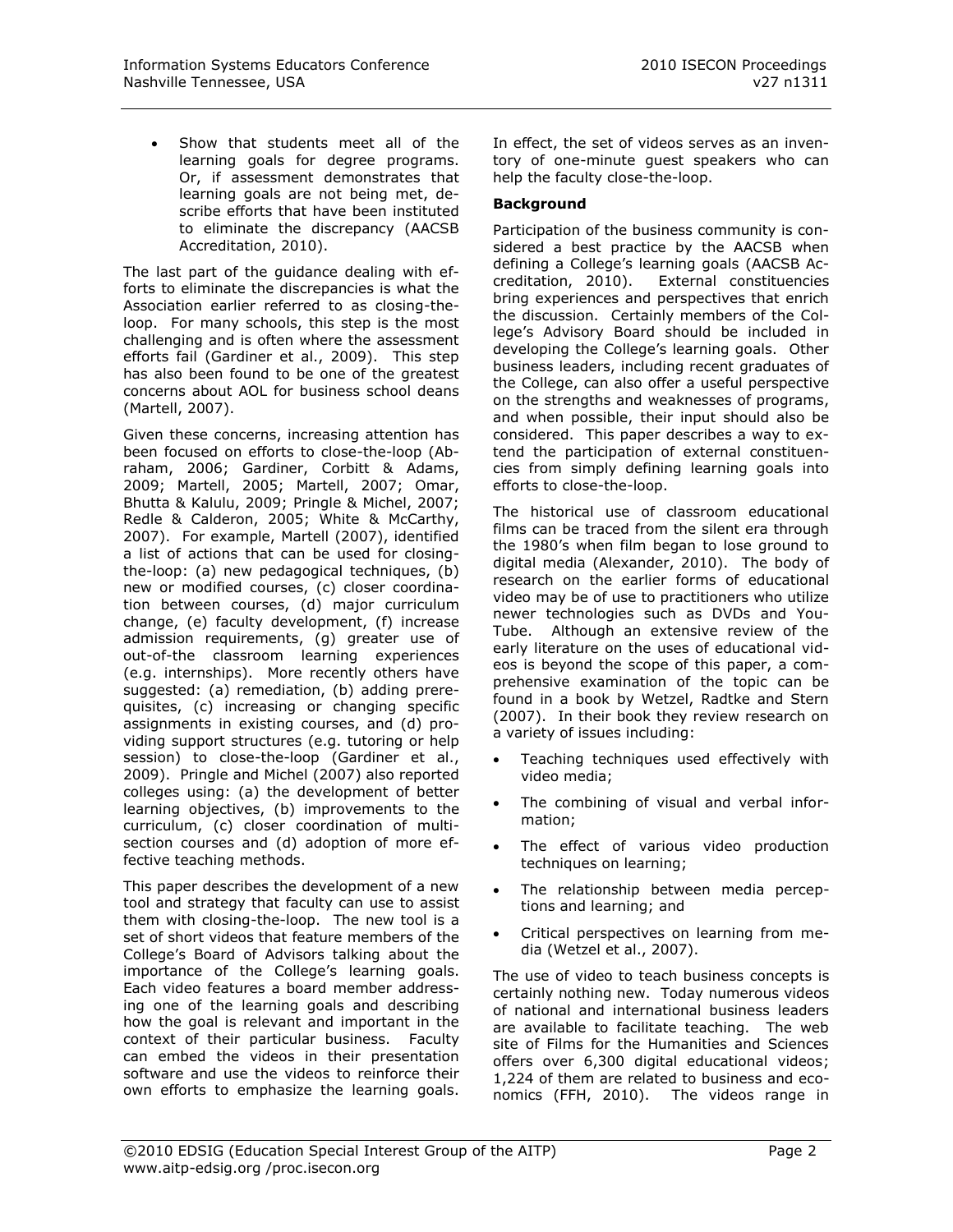length from twenty minutes to an hour or more and address broad national and international business issues.

What's different about the approach described in this paper is the use of much shorter videos, one to two minutes in length, that focus on regional business leaders speaking about specific learning goals of the College, and how the goals are relevant to regional businesses.

#### **2. NEW TOOL AND STRATEGY**

#### **Development**

In the Fall of 2005, the Advisory Board of the College of Business and the faculty met for a day-long strategic planning retreat. A strategic planning consultant was contracted to facilitate the meeting. Along with a traditional SWOT analysis, the mission of the College was discussed. The establishment of a broad set of learning goals to support the mission was also considered. In the following months, faculty used input from the retreat to establish the College's mission statement and the College's learning goals to support the mission. This approach to setting learning goals is consistent with the best practices recommended by the AACSB (AACSB Accreditation, 2010).

Given the current emphasis on closing the loop, the author suggested a way to engage the College's advisory board members in the process. The approach presented here takes some of the best practices from Step 1 in the AOL process, the setting of learning goals, and applies them to Step 5, closing the loop.

Prior to the May 2008 Advisory Board meeting, each board member was provided a list of the learning goals and was asked for permission to film them discussing the importance and relevance of the goals in their specific businesses. They were also informed that relatively short responses of 1 to 2 minutes were preferred because we planned to allow faculty to embed the videos in classroom presentations. Fifteen of the board members agreed to participate in the filming. As Table 1 shows, not all board members addressed every learning goal.

Eight members addressed the goals of Communications and Ethics; seven members addressed Critical Thinking and Disciplinary Knowledge; six discussed Diversity and Multiculturalism and five Collaboration. The responses ranged in time from a minimum of 6 seconds to a maximum of 1 minute and 45 seconds, with an average time of about 30 seconds. The size of the files ranged from 2KB to 33KB when saved in a MPG format compatible with PowerPoint.

| Communications              |
|-----------------------------|
| $N = 8$                     |
| Max = 33KB; 105 seconds     |
| Min = 8KB; 24 seconds       |
| Collaboration               |
| $N = 5$                     |
| $Max = 32KB$ ; 96 seconds   |
| Min = 9KB; 27 seconds       |
| Critical Thinking           |
| $N = 7$                     |
| $Max = 28KB$ ; 84 seconds   |
| Min = 6KB; 18 seconds       |
| Disciplinary Knowledge      |
| $N = 7$                     |
| $Max = 22KB$ ; 66 seconds   |
| $Min = 6KB$ ; 18 seconds    |
| Diversity and Multiculurism |
| $N = 6$                     |
| $Max = 29KB$ ; 87 seconds   |
| $Min = 5KB; 15 seconds$     |
| Ethics                      |
| $N = 8$                     |
| $Max = 26KB$ ; 78 seconds   |
| Min = 2KB; 6 seconds        |

Table 1. Learning Goal Videos

The videos were filmed while board members were sitting around a conference table in a room designed for the Executive MBA program. None of the responses were scripted. Each board member was given an opportunity to speak about the importance of any of the learning goals they chose to respond to. There were no "re-takes" and only basic editing was required to split the responses into individual files for use in PowerPoint.

A local media company volunteered to record, edit and produce the videos at no charge to the College. The results were delivered on a DVD approximately two months after the filming. The faculty was made aware of the inventory of video clips at a College-wide faculty meeting in the Fall 2008.

#### **Use of the Videos**

The full extent of use of the videos has not yet been assessed. One minor complication of the project was that the files were delivered in VOB format, and the presentation software, PowerPoint, did not support that file type. Before the faculty could insert the videos, they had to be converted to a compatible format.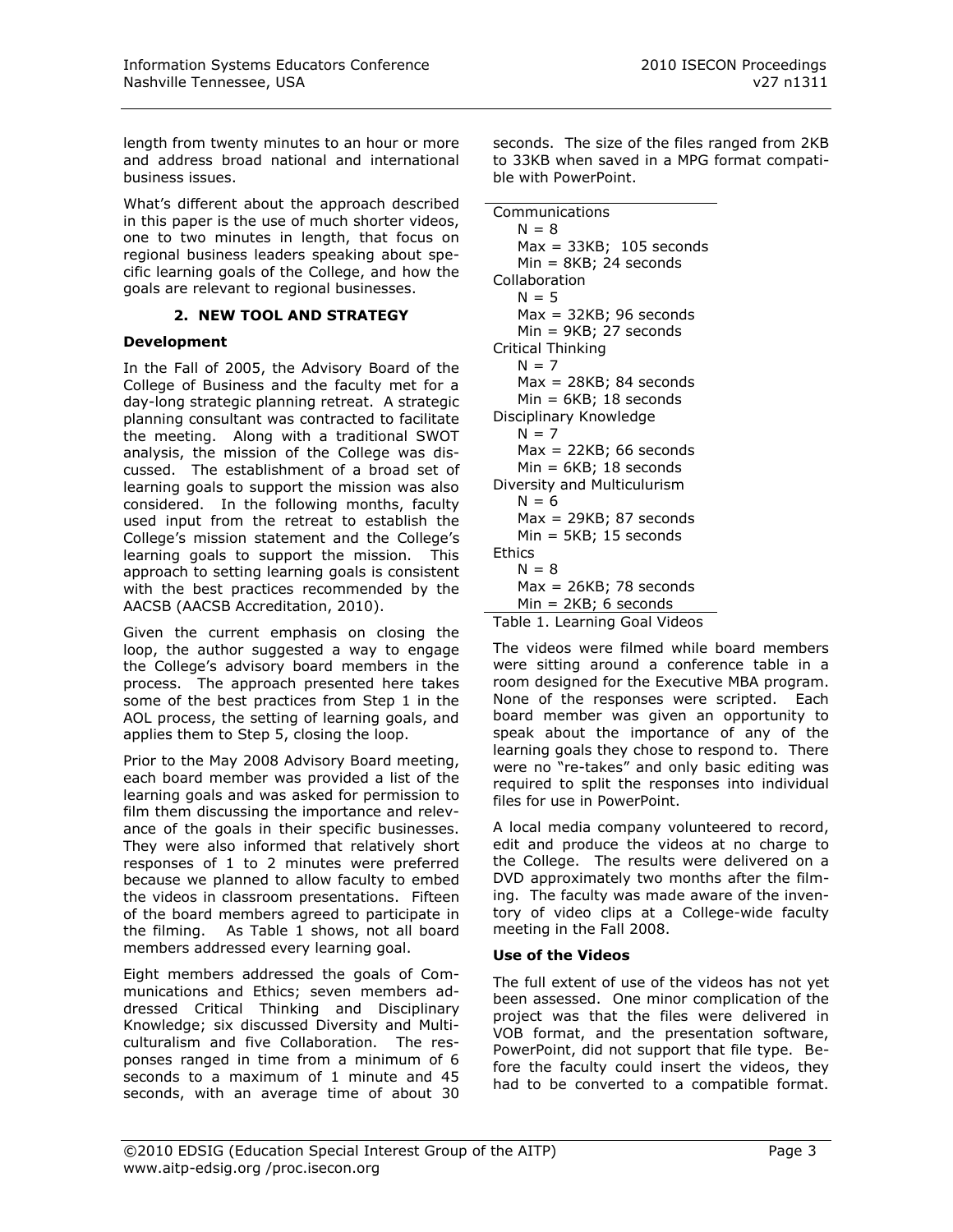The computer services group at the University agreed to do the conversion at no cost to the College. A second minor problem was that some faculty did not know how to add a video file to a PowerPoint presentation. One faculty member researched the issue and produced a one-page handout that described the process. This ancillary activity may be seen as faculty development.

The author has used these clips and has found that students respond well to them. It is helpful to have these one-minute guest speakers on video to reinforce key points about learning goals. Additional promotional effort would help to get more of the faculty involved in using the videos. If the AOL process identifies gaps in students' knowledge of the College's learning goals, faculty must find ways to address the deficiencies. One way faculty members typically address the deficiencies is to either emphasize related material from their current lectures or present new material related to the learning goals. Whichever approach they take, their materials can be reinforced by using the short videos described in this paper.

#### **Additional Benefits**

The tool described in this paper was developed proactively and not in response to any gaps in knowledge that had been identified by the AOL process. It was expected that a gap in knowledge of one or more of the college's learning goals would be identified at some point during the assessment process, and that these videos could be used to help address the gap and thereby help to close-the-loop. One may argue that such proactive effort is wasted in the event that no learning gaps are identified. However, in addition to providing the faculty with a new tool and strategy to close-the-loop, other benefits, some beyond student learning, can be identified:

- By asking the Advisory Board members to participate in the videos, we raised awareness in the business community of what the College is trying to achieve, and engaged them as partners in our educational efforts. Participating board members appeared to appreciate being asked to be involved.
- The videos also served to introduce students to business leaders in the local community. Prior to the use of the videos, many of the students had never met local

leaders and had never seen them talk about business issues.

- Similarly, the videos can be used in the orientation of new faculty, to familiarize them with the Advisory Board and local business leaders.
- From the students' perspective, the videos provide an opportunity to break up the lectures with one-minute segments that reinforce points made by the professor. Students become very accustomed to hearing the professors lecture and may at times tune them out. Having a "one-minute guest speaker" can be interesting and helps to focus the students' attention.
- If a local media company or the University volunteers to produce the videos, the cost to the College is minimal.
- The videos are designed to address the College's learning goals and thus should have a relatively long shelf life.
- The approach may be seen by students, the faculty, the advisory board, and the AACSB as an innovation with multiple benefits

#### **3. CONCLUSIONS**

The definition of learning goals is Step 1 in the AOL process, and it answers the question, "Assurance of learning what?" Best practices associated with Step 1 include engaging external constituencies, including the Board of Advisors, in setting the learning goals. This paper describes a process whereby these same external constituencies are also engaged in Step 5 of the AOL process, closing-the-loop.

The learning goals addressed in this paper were developed at the college level. One natural extension of this process would be to develop videos at the program level or the major level. The AACSB requires program-level learning goals that address the broad educational expectations for each degree program (AACSB Accreditation, 2010). Faculty at universities with a regional accrediting agency may similarly be interested in using short videos to address AOL issues for each major. The variety of benefits identified in this paper should also apply when individual programs or majors engage their advisory board members in the same process.

Although the project described in this paper was well received by the members of the